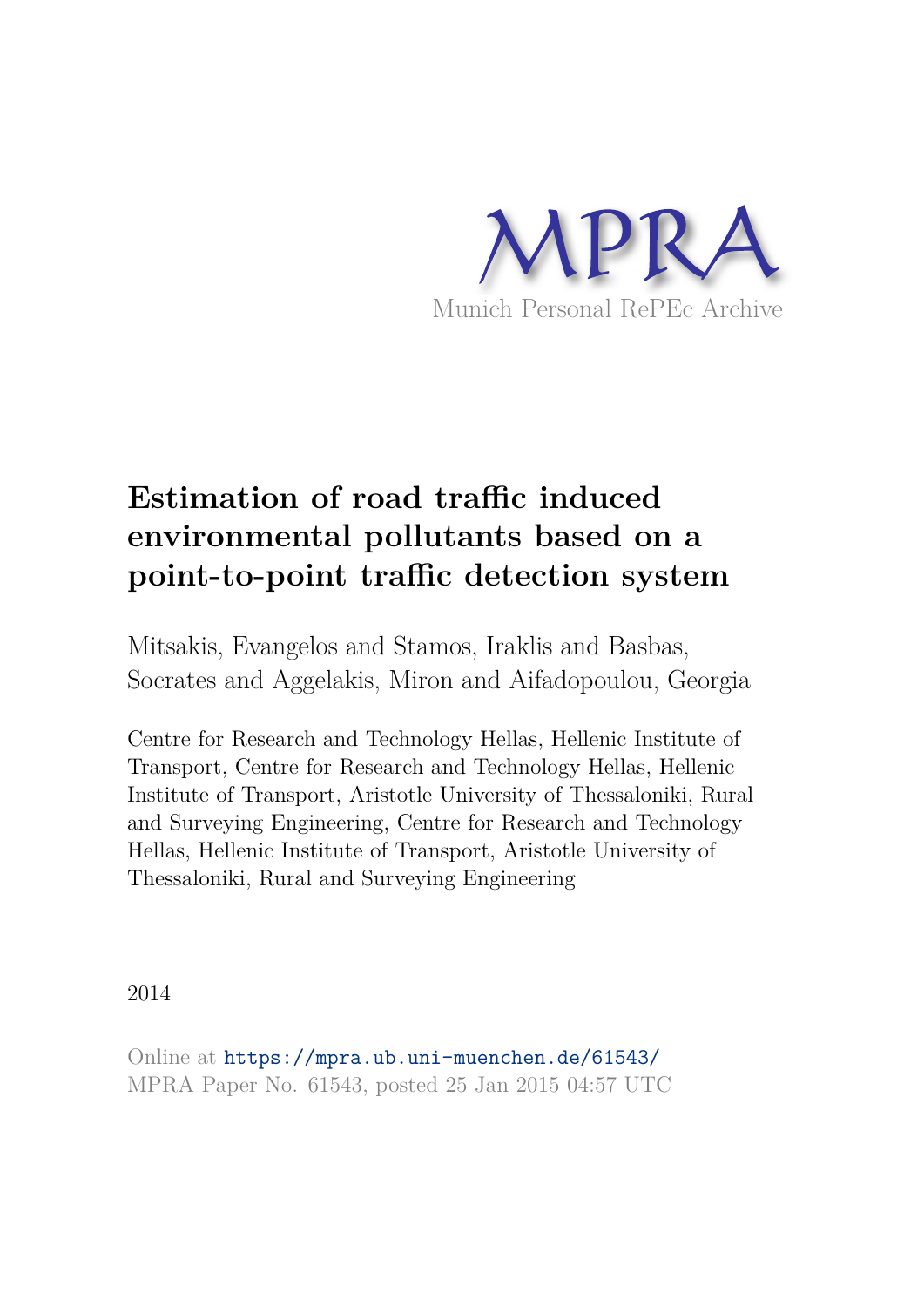# **Estimation of road traffic induced environmental pollutants based on a point-to-point traffic detection system**

# **Evangelos Mitsakis1\*, Iraklis Stamos<sup>1</sup> , Socrates Basbas<sup>2</sup> , Miron Aggelakis<sup>2</sup> , Georgia Aifantopoulou<sup>1</sup>**

<sup>1</sup>Centre for Research and Technology Hellas/Hellenic Institute of Transport, Thessaloniki, Greece <sup>2</sup> Aristotle University of Thessaloniki, Rural and Surveying Engineering, Department of Transportation and Hydraulic Engineering, Thessaloniki, Greece

Corresponding author: Email: emit@certh.gr, Tel +302310498459, Fax: +302310498269

#### **Abstract**

This paper aims at the estimation of road traffic induced environmental pollutants for the city of Thessaloniki, based on travel time detections of a point-to-point detection system. The hourly and daily pollutant emissions ( $NO<sub>x</sub>$ ,  $CO$ ,  $HC$ ) and fuel consumption ( $FC$ ) were estimated based on the COPERT model and include hot emissions of passengers' cars circulating in high hierarchy links of the transport network. The system detections (travel time) were correlated based on each path's length, in order to determine the average vehicle speed per analyzed time interval, which was the main determinant for calculating traffic induced emissions. The paper concludes with a sensitivity analysis based on link capacity and the prevailing traffic flow characteristics for optimally determining the vehicle speed and flow that minimize environmental pollutants.

*Keywords: traffic induced pollutants; point-to-point detection system; environmental modeling* 

# **1. INTRODUCTION**

This paper aims at presenting a methodology for estimating traffic-induced pollutant emissions (CO,  $HC, NO<sub>x</sub>$ ) and fuel consumption in the city of Thessaloniki, Greece. The estimation of these pollutants is based on a point-to-point traffic detection system, forming 10 individual paths throughout Thessaloniki's road network, using Bluetooth technology for estimating travel times of passenger vehicles. The estimated travel time is then transformed into average vehicle speed, based on its correlation with each path's length, which is the main determinant for the calculation of the traffic-induced pollutants. A macroscopic static environmental model is then used for determining the volume of each pollutant as well as fuel consumed by passenger vehicles.

The paper is structured as follows: The following section includes a detailed description on materials and methods used in the framework of this paper, a brief review on environmental modeling techniques used for estimating traffic pollutants, the relevant methodology for calculating them. Afterwards, the section of Results and Discussion includes the results and findings of the application of the proposed methodology, while the final section includes concluding remarks of the paper.

# **2. MATERIALS AND METHODS**

# **2.1 Model-based calculation of traffic induced pollutants**

During a vehicle's operation, its engine undergoes changes in the temperature. The chemical substances emitted during this process can be divided in two main categories: hot and cold emissions. The first category refers to the pollutants emitted when a vehicle's engine is at its "cold phase" with low temperatures ( $({\sim}$  -18 -7 C<sup>o</sup>). On the contrary, hot emissions refer to the pollutants emitted when a vehicle's engine is at its "hot phase", where high temperatures  $($   $\sim$  80  $-$  95 C $\degree$ ) are prevalent.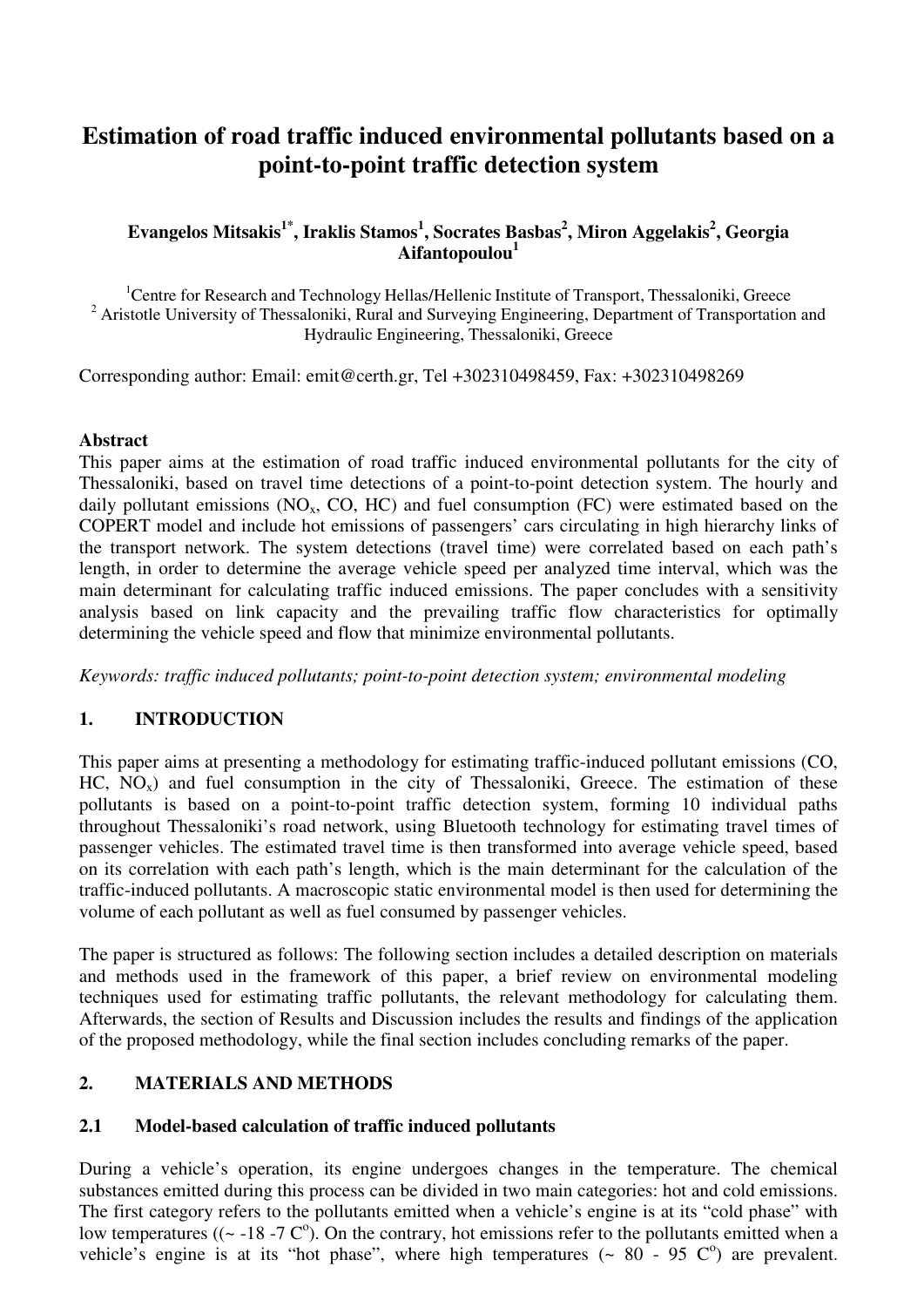Calculation of emissions is mostly conducted with the help of modeling techniques, usually referred to as emission models. The most important feature of these models is the nature of parameters used for the calculation of pollutant emissions. Depending on the kind of parameters, models are categorized in two main categories, namely static and dynamic. Static models can be used in macroor meso-scale level (national, regional, and city level) and refer to models, which use average values of parameters for calculating pollutants (e.g. average vehicle speed). On the other hand, dynamic models use instantaneous variables and can be used at microscopic level (street, vehicle level) [3, 4].

Static models are used to evaluate environmental pollutants based on the average speed and they are encountered in a series of research works, as their main advantage relies on their ease of use. Yet, average values are not representative in many cases, such as in urban areas, where the sequence of intersections is importantly high. In this case, average speed cannot be regarded as a significant parameter for the calculation of the environmental indexes [3]. On the other hand, dynamic emission models can prove to be an alternative approach as their calculation function is based on instantaneous values taking into consideration kinematic motions based on different traffic flow and geometrical conditions [5-9].

According to the study area in the current paper (Figure 1), the sequence of intersections is not importantly high. Given the fact that the establishing point to point detection system (§2.3) estimates the average time for each path and each path's length is also carefully selected, it is possible to calculate average speed via the primary kinematic function: average speed= length/average time. In this way, average speed is known, which means that a static model is more appropriate for use considering the fact that a static model uses average values.

Among the static macroscopic emission models lies COPERT, which is the emission model used in the current paper for evaluating emission pollutants [10, 11]

# **2.2 Study context**

Thessaloniki is the second largest city in Greece and one of the most important industrial and commercial centers in the Balkan Peninsula. Its population is approximately 1.006.730 citizens, covering an area of 1.455,68 square kilometers with a density of 692 inhabitants per square kilometers. The city provides public transportation by the responsibility of Thessaloniki's Urban Transport Organization (OASTH) [1, 2].

The study area, where the estimation of road traffic environmental pollutants has been made, consists of ten paths (a group of links between two intersections equipped with Bluetooth detectors) in the Municipality of Thessaloniki. They are identified by the alphabet characters A-H denoting the starting and the ending intersection, which has a Bluetooth detector. Particularly, the paths are E-F [Konstantinou Karamanli Avenue (Intersection with Kleanthous Street)-Syntrivani Square], A-G [Lagkada Street (Intersection with Agion Panton Street)-Dimokratias Square], A-H [Lagkada Street (Intersection with Agion Panton Street)-Agiou Dimitriou Street (Intersection with Ethnikis Aminis Street)], F-C [Syntrivani Square-White Tower], B-D (Vasilisis Olgas Street (Intersection with Archeologikou Mouseiou Street)-YMCA Square], D-F [YMCA Square-Syntrivani Square], G-F [Dimokratias Square-Syntrivani Square], H-F [Agiou Dimitriou Street (Intersection with Ethnikis Aminis Street)-Syntrivani Square], F-H [Syntrivani Square-Agiou Dimitriou Street (Intersection with Ethnikis Aminis Street)] and F-G [Syntrivani Square-Dimokratias Square]. The reason why these paths have been selected is not only based on the implemented point to point detection system within the city's road network but also on the fact that these paths accommodate a large number of daily vehicular traffic. The latter provides the ability to have more accurate results for the average time estimation. Figure 1 depicts the location of the ten paths in the urban area of Thessaloniki.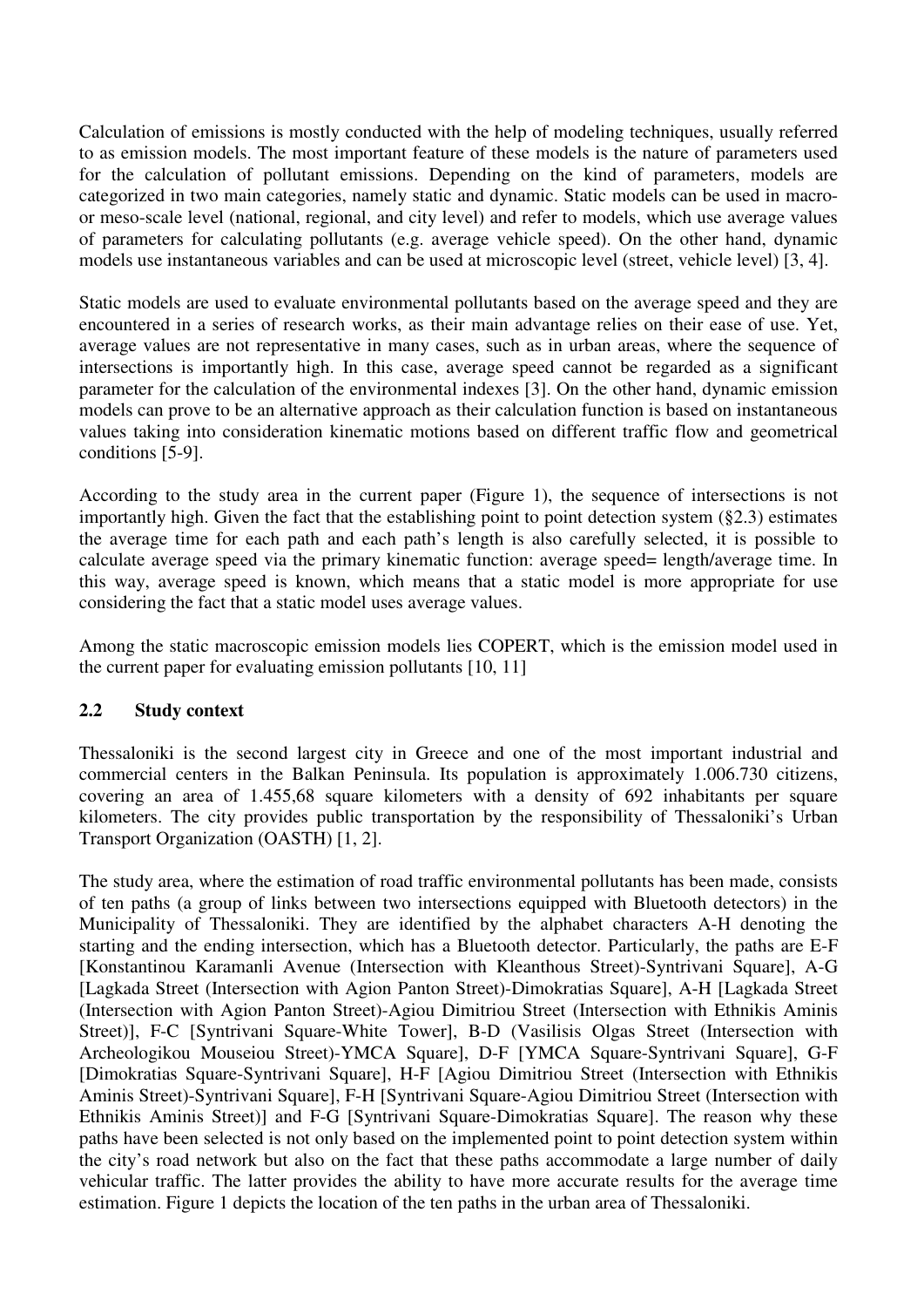

**Figure 1. Study area including ten paths in which the point-to-point detection system has been established**

In need of calculating emissions  $(CO, NO<sub>x</sub>, HC)$  and fuel consumption  $(FC)$ , the initial dataset was needed. This dataset consists of the characteristics related to the ten paths, including length in meters, free flow travel time in seconds, average flow in vehicles per hour and average travel time in seconds.

#### **2.3 Average speed calculation based on a point-to-point vehicle detection system**

Provided that COPERT is a static model, this means that it uses average values. The main parameters, which describe a vehicle's move, are speed, length and time. Some parameters are known by measurements at real time, whereas others occur via mathematical functions. In this paper the measured and defined parameters examined, are the average time and path's length respectively. This was achieved by a point-to-point vehicle detection system, being established in ten paths in Thessaloniki's urban area. This point-to-point detection system includes ten detectors, being able to track active Bluetooth devices (e.g. mobile phones) existing in vehicles, establishing a network. After the establishment and definition of the network, a calibration is necessary in order to give a reliable database of estimated travel times. On condition that the network is defined and calibrated, this allows collecting and analyzing data, according to a specific and proposed methodology. Therefore, the processed data can be provided as information to travelers by VMS[12].

# **2.3.1 Preparatory procedure**

The preparatory procedure refers to several important actions, which should be made before the final estimation of travel times for each path. It includes: the selection of the location of the Bluetooth detectors, and the respective paths' length and the identification of vehicle fleets using Bluetooth devices. After the network's definition the collected data should be analyzed in real time in order to estimate the final average travel time values for each path.

#### **2.3.2 Average speed calculation**

Regarding the average speed calculation, the final output database is related to the estimated travel times in a daily basis and in hourly intervals (i.e. 1:00-2:00 am-pm), for a time period of 7 days (October-November 2012) according to the kinematic function  $u = Dx/Dt$ , where u is the average speed in meters per second or in kilometers per hour,  $Dx$  is the length in meters and  $Dt$  is the average time in seconds.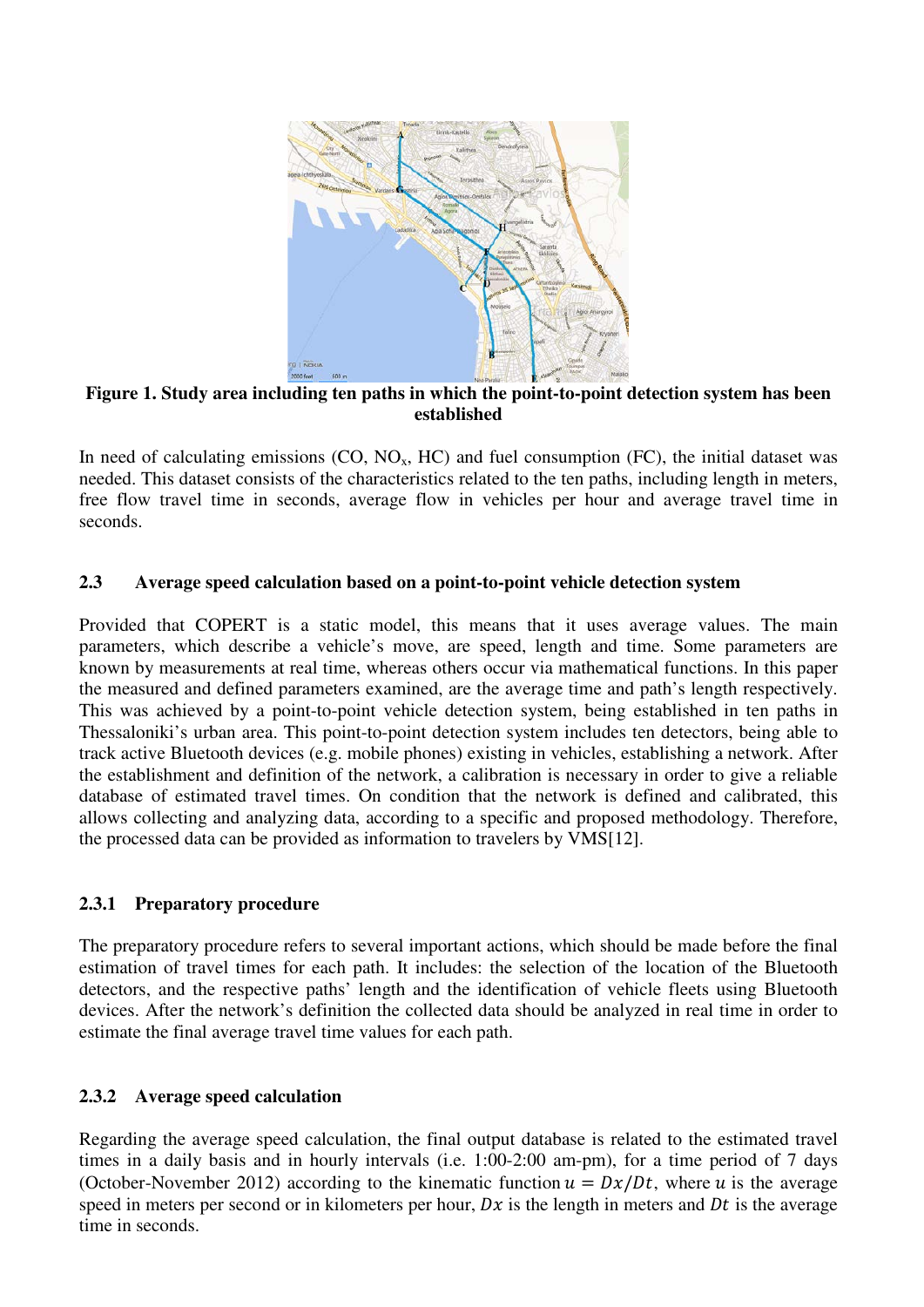#### **2.4 Pollutants estimation method**

COPERT is able to conduct three major calculations: the exhaust system's emissions, fuel consumption, and non-exhaust emissions such as tire wear, brake wear and road abrasion. The model can categorize several vehicles' categories, including passenger cars, light and heavy duty vehicles, buses, motorcycles and mopeds. Furthermore, it calculates the following emissions - Carbon Monoxide (CO), Nitrogen Oxides (NO<sub>x</sub>), Hydrocarbons (HC) and Fuel Consumption (FC) based on the following function:

$$
EF = (a + c * V + e * V2)/(1 + b * V + d * V2)
$$
 (1)

where,

 $EF$  is the estimation of the pollutant (g/km), V is the speed  $(km/h)$  and  $a, b, c, d, e$  are stationary parameters - coefficients of the function.

The function coefficients are described in detail in [13].

# **3. RESULTS AND DISCUSSION**

Utilizing the initial data and the methodology as described in the previous chapters, it was possible to produce the results related to the pollutant emissions. The examined pollutants refer to  $CO$ ,  $NO<sub>x</sub>$ ,  $HC$ and Fuel Consumption (FC) for EURO I-IV emission standards, measured in grams per kilometer. According to function (1), the pollutant indexes are dependent on the average speed, calculated by the average values of time and length. The analysis consists of three steps: hourly analysis from Monday 15/10/2012 to Sunday 25/11/2012, aggregate analysis for each day (Monday to Sunday) for the same time period and speed-emission analysis based on the day with the highest emission levels for all technologies (EURO I-IV).

#### **3.1 Hourly analysis of emissions**

The hourly analysis of emissions describes pollutants' behavior in hourly intervals during a day for the examined time period. It includes the matrices, which represent a specific pollutant  $(CO, NO<sub>x</sub>,$ and HC) or the Fuel Consumption (FC) according to EU legislation for the vehicles fleet composition. The vehicles fleet composition refers to a Light Duty vehicle's type related to its stage emission standards (EURO I-IV), which have been defined by the EU Legislation in the legal framework of directives, which amend the Directive 70/220/EEC. Furthermore, it refers to the vehicle's engine capacity in order to separate vehicles with different cylinder capacity (Light Duty Vehicles with cylinder capacity less than 1,4 liters, 1,4-2,0 liters and more than 2,0 liters). The pollutant emission matrices  $(CO, NO<sub>x</sub>, and HC)$  include emission levels in grams per kilometer

for EURO IV Light Duty Vehicles, which cover all engine capacities [Table 3-41, 13]. Instead, the Fuel Consumption (FC) matrices represent fuel consumptions for EURO IV Light Duty vehicles according to their engine capacity. This can be explained by the fact that the function's (1) coefficients for fuel consumption are different for vehicles with engine capacity under 1,4 liters, 1,4- 2,0 liters and higher than 2,0 liters [Table 3-41, 13]. Each matrix's cell includes the average emission value (grams per kilometer) related to a specific hourly interval and day. By finding all the average values for each cell it is possible to create the relative graphs, which describe pollutants' behavior in all 24 hourly intervals. Findings refer to Tuesday for all related dates (16/10, 23/10, 30/10, 6/11, 13/11 and 20/11), which are incorporated into the observed time period (15/10/2012 - 25/11/2012).Tuesday was selected because, it is not only a typical workday but also appears to have the highest emission levels compared to the rest days. Figure 2 shows the hourly emission analysis.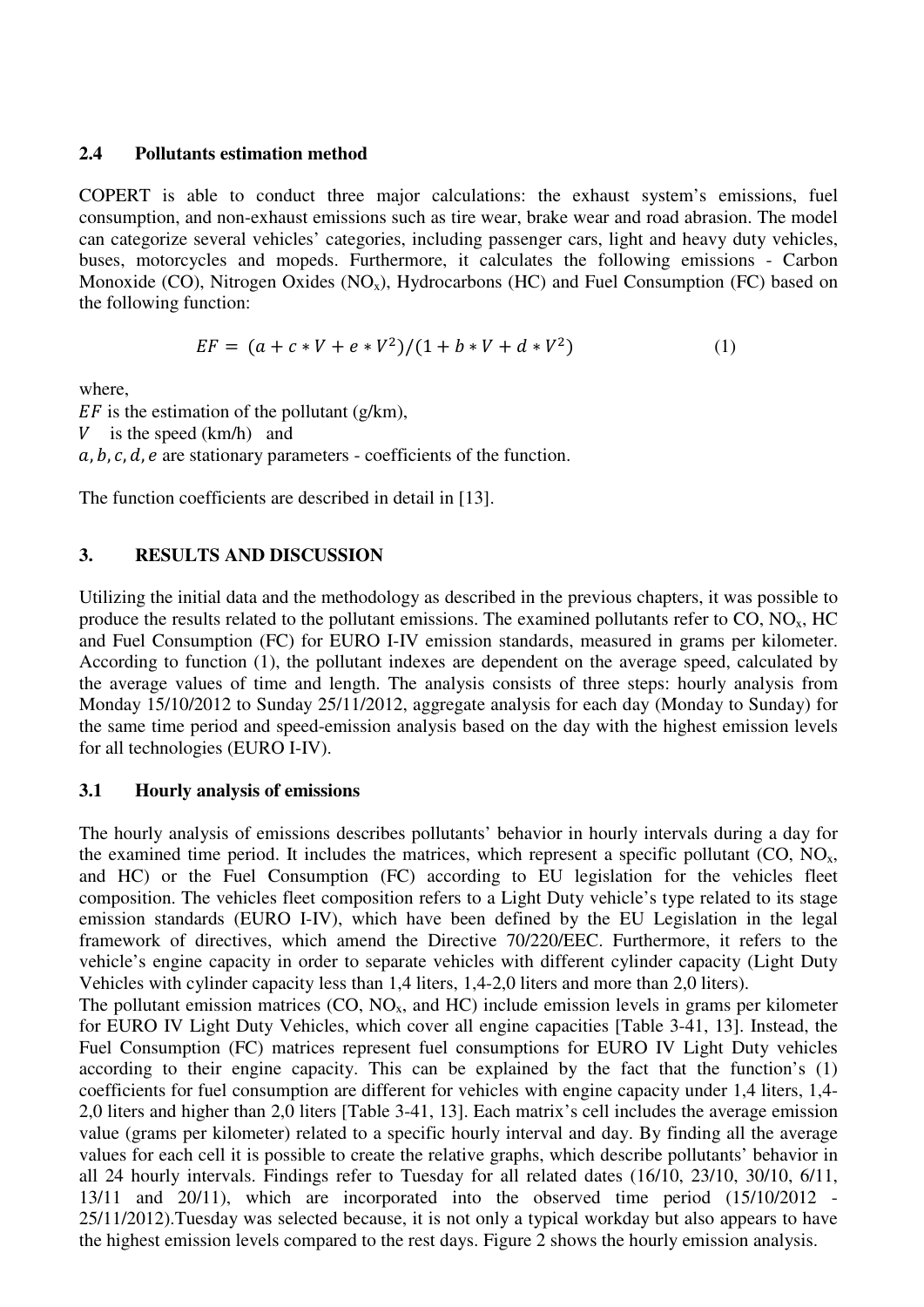

As observed, there are empty bars in the hourly intervals 0-1, 1-2 and 3-4. This can be attributed to a lack of primary data related to average time, which arise by the establishing point to point detection system. This means that it is not possible to estimate the average speed, which is an important factor in function (1). In addition, high levels of CO emissions appear in the early morning and before midnight (5:00-7:00 and 22:00-24:00). This can be explained by the fact that these hourly intervals let drivers accelerate and reach high speeds due to low values of traffic volume. As a result, vehicles' axes rotate more frequently, decreasing fuel economy. In this way, higher emission levels occur. Furthermore,  $NO_x$  emissions appear high levels in the morning from 9:00 to 13:00 with the highest in the hourly interval 10:00-11:00 (0,087 grams per kilometer), due to high vehicle accumulation during these hours. An increase in vehicles' number leads to travel delays with more time spending traveling. In this way vehicles' engines are often exposed to high temperatures, which are common sources of  $NO<sub>x</sub>$  emissions. Similarly, maximum fuel consumption levels appear in the morning from 9:00-13:00 where the interval 10:00-11:00 appears the highest values. Finally, hydrocarbons show stability throughout the day.

#### **3.2 Daily Analysis of emissions**

The present aggregate analysis refers to a time period of 40 days and aims to analyze each pollutant's behavior on each day individually. Therefore, there was a need of a matrix, including all the aggregate values (grams per kilometer) of all pollutants for each working day. Each cell's value arises by the aggregate value of all emissions and fuel consumptions related to the hourly intervals for a specific day in the time period of 15/10/2012 to 25/11/2012. By summing the emission values for every single day (i.e. value 18.606 grams per kilometer arises by summing emissions CO for 15/10, 22/10, 29/10, 5/11, 12/11, 19/11 for Monday) Table 1 was created.

|                   | Monday   | --<br>Tuesday | Wednesday | Thursday | $\sim$<br>Friday | Saturday | Sunday   |
|-------------------|----------|---------------|-----------|----------|------------------|----------|----------|
| CO                | 18.606   | 18.496        | 18.009    | 18.094   | 17.835           | 18.681   | 19.097   |
| HC                | 1.345    | 1.345         | 1.310     | 1.310    | 1.300            | 1.334    | 1.345    |
| <b>NOX</b>        | 9.253    | 9.357         | 9.168     | 9.027    | 9.075            | 8.965    | 8.800    |
| FC <sub>1,4</sub> | 8885.687 | 9037.014      | 8744.582  | 8638.294 | 8920.699         | 8526.794 | 8239.739 |

**Table 1: Aggregate table (EURO IV) for all pollutants (g/km)**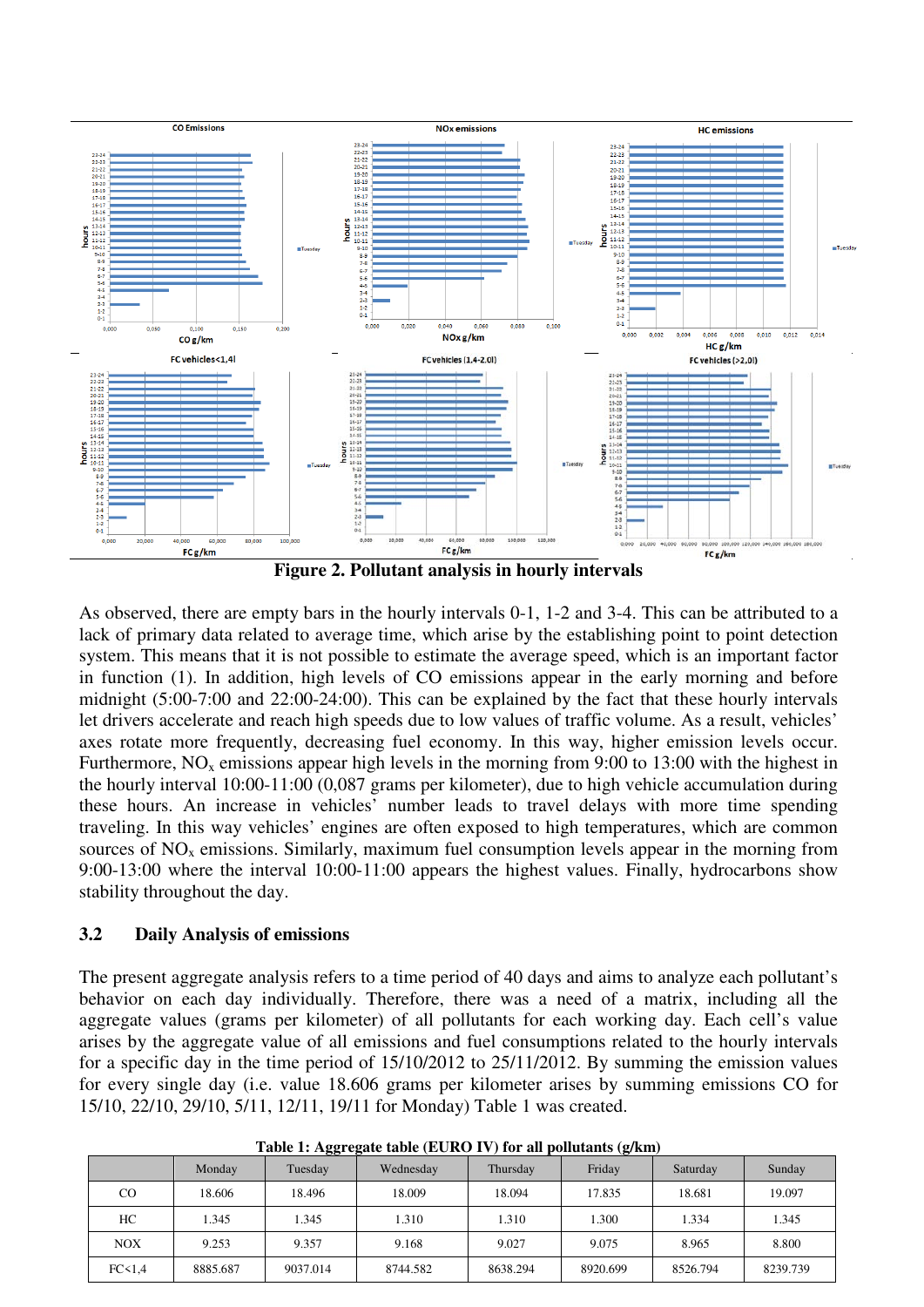| FC $1.4 - 2.0$ | 10092.199 | 10234.631 | 9896.162  | 9793.245  | 9957.284  | 9723.491  | 9439.656  |
|----------------|-----------|-----------|-----------|-----------|-----------|-----------|-----------|
| FC > 2.0       | 15399.452 | 5643.866  | 15114.827 | 14937.127 | 15232.464 | 14778.663 | 14272.498 |

By observing Table 1, it can be concluded that the highest level of CO emissions, appear on weekends (Saturday-Sunday). This can be attributed to the dates 26, 27 and 28 of October, which are Friday, Saturday and Sunday respectively. These dates include national holidays, having a lot of activities such as the army parade on 28 of October. To this reason, main central avenues are not accessible by vehicles so, there is a traffic transposition to other main roads, which results in a traffic congestion not least an increase on the CO emissions from vehicles' exhaust system. On the contrary, the HC and  $NO<sub>x</sub>$  emissions have their highest values on the week's beginning days (Monday-Tuesday), which also have the highest traffic volumes. HC and  $NO<sub>x</sub>$  emissions are produced when a vehicle's engine has high temperatures, which is a common phenomenon in urban areas with high traffic volumes. Similarly, the highest levels of fuel consumption are observed on the week's beginning days (Monday-Tuesday).

#### **3.3 Speed – emission analysis depending on vehicle technology**

The European emission standards, determine the emission limits, caused by vehicles in EU member states. Since 1992, they have been lowered with the EURO I-IV stages. Specifically EURO I stage refers to vehicles being introduced by Directive 91/441/EEC in July 1992 with a system of three way catalyst. EURO II vehicles constitute an enhancement application of EURO I vehicles in the catalyst system accompanied by lower emission limits, being introduced by Directive 94/12/EC in 1996. EURO III stage, being introduced in January 2000 (Directive 98/69/EC), includes vehicles with twin lambda sensors, in an EU's effort to reduce the emission limits. Finally, EURO IV stage, being introduced in January 2005 (Directive 98/69/EC), pertains reductions to emission pollutants particularly, 57% for CO, 47% for HC and  $NO<sub>x</sub>$  in comparison with EURO III stage [13].

The speed emission analysis represents a way to describe the estimation of hot emissions, dependent on average speed and vehicle's technology system. In addition, it may provide useful elements such as technology vehicle's system and its reliability. Therefore, its results are able to provide suggestions if a technology car system should be adopted or not and alternative solutions as well.

In this paper, the speed emission analysis is conducted in accordance with the previous stage's daily emission analysis and includes a study for a specific day related to the time period of 15/10/2012 to 25/11/2012, for EURO I-IV technologies.

The speed emission analysis is related to six Tuesdays on October and November of 2012 (16/10, 23/10, 30/10, 6/11, 13/11 and 20/11). It requires the average speed for these particular dates. The average time, which refers to an hourly interval, is estimated by the establishing point to point detection system in the study area of Thessaloniki whereas the path's length is carefully defined according to the preparation procedure  $(\S$  2.3.1). The use of the primary kinematic function (average speed=length/average time), leads to an estimation of average speed for each hourly interval within a day. In addition, the average value of the 24 hourly interval average speeds is the average day's speed (e.g. for 16/10). The same procedure is followed for the rest dates (23/10, 30/10, 6/11, 13/11, 20/11). Furthermore, the six average day speeds for each date are used to the COPERT model, particularly to the function (1) [13], in order to estimate CO,  $NO<sub>x</sub>$ , HC emissions and Fuel consumptions, which refer to a date for a specific emission standard (e.g EURO IV). The rest emission standards (EURO I-III) are estimated in the same way, using the six average date speeds in the COPERT model on condition that the appropriate coefficients of function (1) are used. As a result, graphs can be formed where the six average day speeds represent the x variables whereas the estimated emissions represent the y variables.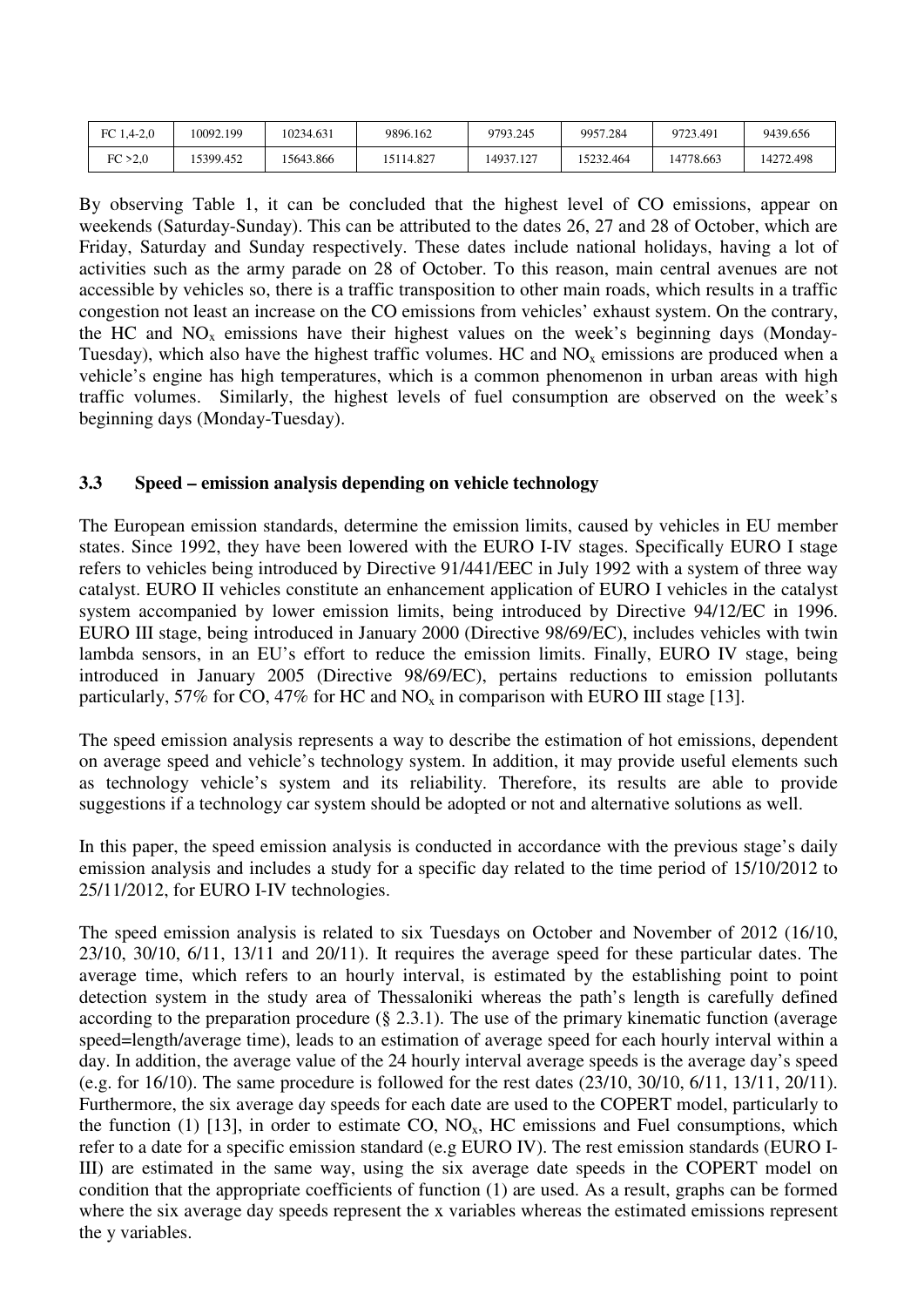Figure 3 depicts the estimation of pollutant emissions dependent on the average speed for each emission standard - EURO I (blue line), EURO II (red line), EURO III (green line), EURO IV (purple line). All the values refer to particular dates (Tuesdays 16/10, 23/10, 30/10, 6/11, 13/11 and 20/11), being incorporated into the observed time period.



**Figure 3. Correlation between emission pollutants and average speed** 

As observed, EURO IV technology plays an important role in order to decrease the emission pollutants values, enhancing air's quality. Figure 3 depicts that EURO III and IV technology vehicles are both similar and stable concerning low emission indexes, which decrease as speed increases. Earlier technologies do not reveal this stability and their emission indexes are higher in lower speeds. As in the emission pollutants graphs, all EURO technologies reduce the fuel consumption as speed increases. However, EURO IV technologies do not affect fuel consumption importantly. For vehicle speeds approximately equal to 18 kilometers per hour, fuel consumption oscillates from 70 to 90 grams per kilometer with EURO I and III technologies providing better results.

# **5. CONCLUSIONS**

This paper describes an important correlation between traffic and environmental values. A point to point detection system, which is able to give traffic values (travel time, average speed) can be correlated with a mathematical model (COPERT) in order to calculate emission values.

Taking the results into consideration, it can be concluded that the week's beginning days appear the highest emission levels. On the other hand, EURO IV technologies decrease the emission levels but they do not affect fuel consumption importantly.

These paper findings may help to start environmental campaigns in order to inform and make people more conscious about the emission pollutants. Therefore, they can be a motive for participating in activities related to environmental protection. Furthermore, these findings may be taken into account for studies related to cities with similar features to Thessaloniki. Finally, further studies and innovations are needed in order to restrict fuel consumption.

# **References**

1. 2011 census data, www.statistics.gr, (accessed December  $27<sup>th</sup> 2012$ )

2. Mitsakis E., Stamos I., Salanova Grau J.M., Chrysochoou E., Iordanopoulos P. and Aifadopoulou G., 2013. Urban Mobility Indicators for Thessaloniki. *Journal of Traffic and Logistics Engineering*, **1**